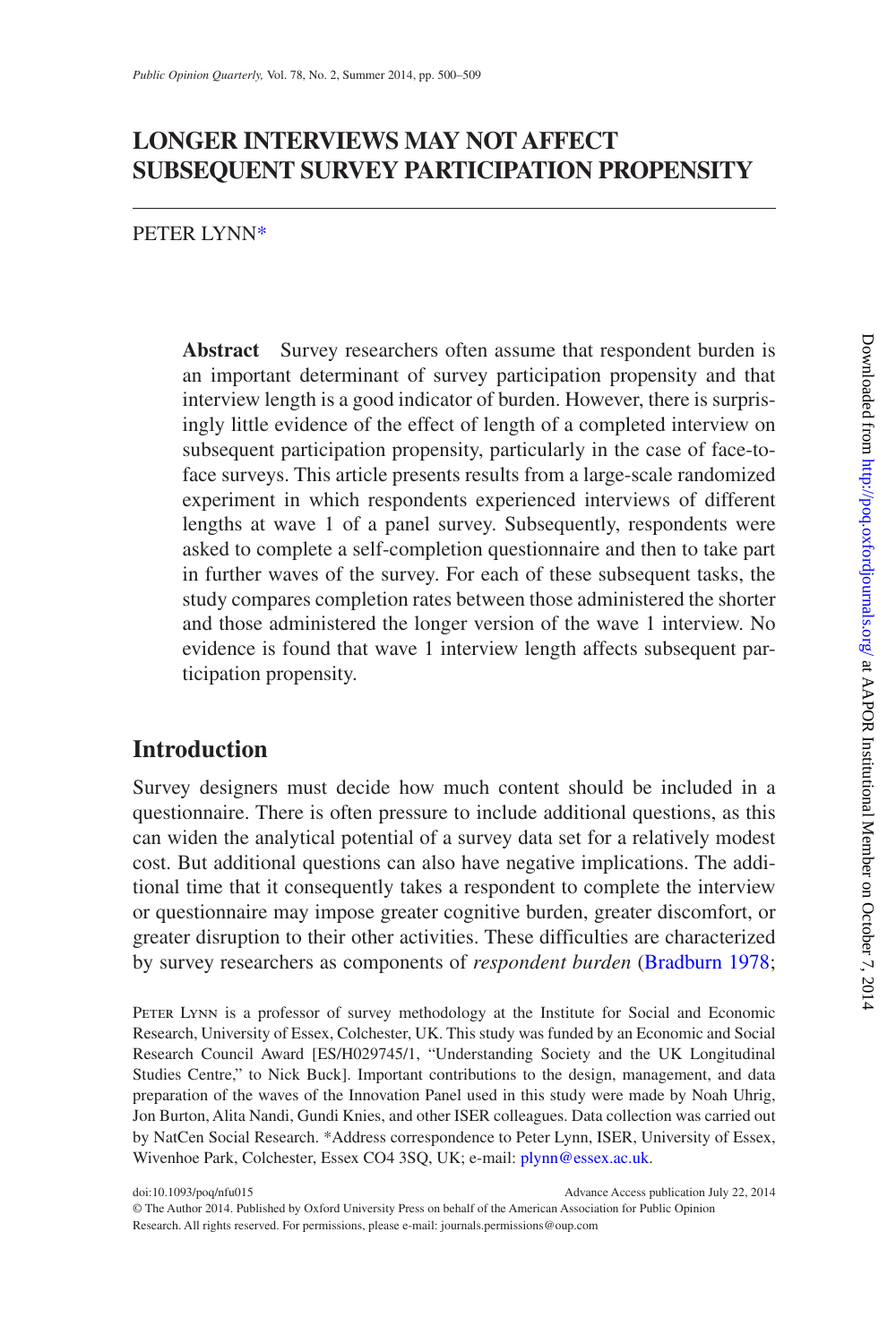[Sharp and Frankel 1983](#page-9-0)), a phenomenon that may affect the quality of answers given to survey questions, particularly later in an interview [\(Krosnick 1999](#page-9-1); [Holbrook, Green, and Krosnick 2003;](#page-9-2) [Galesic 2006;](#page-9-3) [Roberts et al. 2010](#page-9-4)), and may affect the willingness of the respondent to undertake subsequent additional survey tasks. The latter consideration is particularly pertinent in the case of longitudinal surveys, where value comes from having the same respondents participate repeatedly. Thus, to help survey designers make decisions about instrument length, this study presents evidence of the effect of additional content on respondent propensity to agree to participate in subsequent survey tasks. Data come from a large-scale randomized experiment with a nationally representative sample in which respondents experienced interview instruments of different lengths at wave 1 of a panel survey. The study presents estimates of the effect of interview length on completion rates of a self-completion questionnaire administered immediately after the interview and on requests for subsequent interviews at one-year intervals.

## **Background**

As a concept, questionnaire/interview length is broad and has been defined and operationalized in different ways by different researchers.

In the context of studying the effect of questionnaire length on participation propensity in mail surveys, researchers have tended to focus on the number of questionnaire pages or, less frequently, the number of items ([Yammarino,](#page-9-5) [Skinner, and Childers 1991;](#page-9-5) [Dillman, Sinclair, and Clark 1993](#page-8-1); [Dillman,](#page-8-2) [Smyth, and Christian 2008\)](#page-8-2). This approach makes sense, as in the mail survey context the entire questionnaire is visible to the sample member before he or she decides whether or not to complete it. It is likely that a sample member will form an idea of the amount of effort required to complete the questionnaire based on a cursory impression of the number of pages and questions. Longer questionnaires have generally been found to reduce response rates on mail surveys ([Heberlein and Baumgartner 1978;](#page-9-6) [Yammarino, Skinner, and](#page-9-5) [Childers 1991](#page-9-5); [Dillman, Smyth, and Christian 2008\)](#page-8-2), though [Champion and](#page-8-3) [Sear \(1969\)](#page-8-3) found that, holding the number of items constant, a three-page questionnaire obtained a lower response rate than either six-page or nine-page versions.

In other survey modes, sample members are unable to form their own impression of the amount of effort required to participate, but instead rely on information communicated by the researcher. The communication may be written (a prenotification letter, an invitation to participate in a web survey) or verbal (via an interviewer). Studies of the effect of length on participation propensity have therefore tended to focus on the statement made by the researcher/ interviewer about the anticipated time required to participate (e.g., [Collins et al. 1988](#page-8-4); [Groves et al. 1999](#page-9-7); [Crawford, Couper, and Lamias 2001](#page-8-5);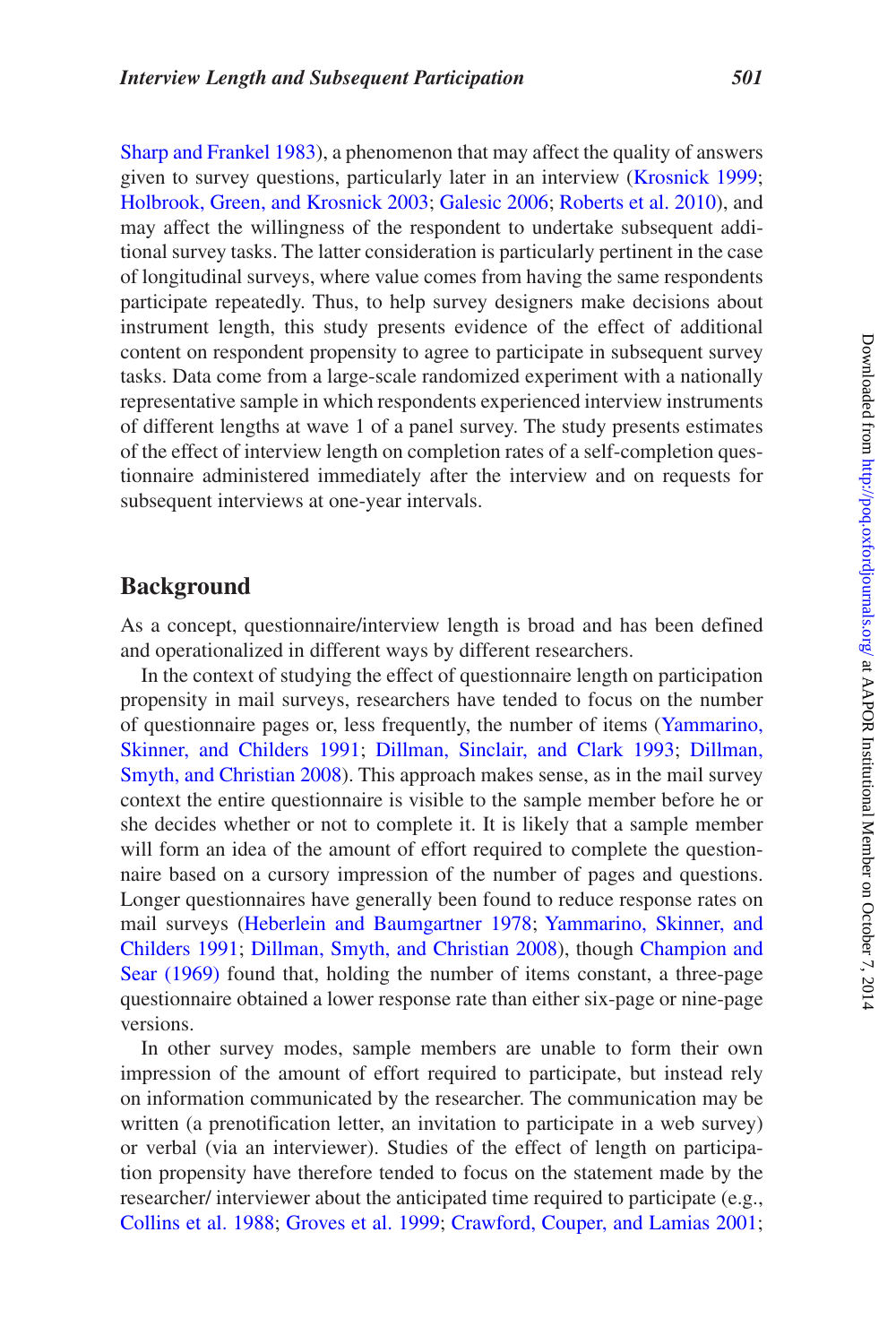[Galesic and Bosnjak 2009](#page-9-8)). It has been found that increasing the time that respondents are told the survey will take reduces response rates both in web surveys ([Crawford, Couper, and Lamias 2001](#page-8-5); [Marcus et al. 2007;](#page-9-9) [Galesic and](#page-9-8) [Bosnjak 2009](#page-9-8)) and in telephone surveys [\(Collins et al. 1988;](#page-8-4) [Roberts et al.](#page-9-4)  [2010](#page-9-4)). [Groves et al. \(1999\)](#page-9-7) report a similar finding for face-to-face surveys, though this is based on a laboratory study with low external validity.

Information provided to a sample member prior to starting the interview/ questionnaire is the only aspect of length that can affect an initial decision to participate. But this information is not necessarily a good predictor of the actual time that participation will require. Even if the researcher in good faith communicates an accurate mean interview length, the time that the interview will take for any individual respondent can vary substantially from the mean due to variation in circumstances, cognitive ability, response styles, and so on. Thus, the actual completion time, rather than the anticipated time, is likely to influence propensity to continue responding, and willingness to respond to additional requests. This is especially pertinent in the web survey context, where the study of breakoffs has paid attention to the role of elapsed time [\(Haraldsen 2002;](#page-9-10) [Galesic 2006](#page-9-3); [Peytchev 2009](#page-9-11)). In interviewer-administered modes, breakoff is far less common and sample members who commence an interview usually complete it, regardless of the correspondence between anticipated and actual completion time. Furthermore, it has been argued that the respondent's perception of completion time may be more important than actual completion time ([Bradburn 1978;](#page-8-0) [Holbrook, Green, and Krosnick 2003](#page-9-2)), and that tolerance of longer interviews may be mode-dependent: [Holbrook, Green,](#page-9-2) [and Krosnick \(2003\)](#page-9-2) found that telephone respondents were more likely than face-to-face respondents to express dissatisfaction with the length of interview, even though their interviews were in fact shorter.

In the context of a longitudinal survey, or any other survey in which additional participation requests are made after the initial interview, there is scope for completion time to influence the respondent's disposition to future requests. There have been only two prior experimental studies of this issue on interviewer-administered surveys. With face-to-face interviewing, [Sharp](#page-9-0)  [and Frankel \(1983\)](#page-9-0) found no significant difference in wave 2 response rates between respondents administered a 25-minute interview and those administered a 75-minute interview at wave 1. With telephone interviewing, [Fricker](#page-8-6) [et al. \(2012\)](#page-8-6) found a lower wave 3 attrition rate among respondents administered a 21-minute wave 2 interview than among those administered a 29-minute interview. Almost two decades ago, [Bogen \(1996\)](#page-8-7) concluded that there is very little evidence of the effect of different-length instruments on subsequent survey participation. That state of affairs has hardly been altered.

Other studies have looked at the effect of variation in administration time of a single instrument. For example, [Branden, Gritz, and Pergamit \(1995\)](#page-8-8) found that a longer interview was associated with less attrition in a telephone survey and concluded that this was likely due to greater salience of the questionnaire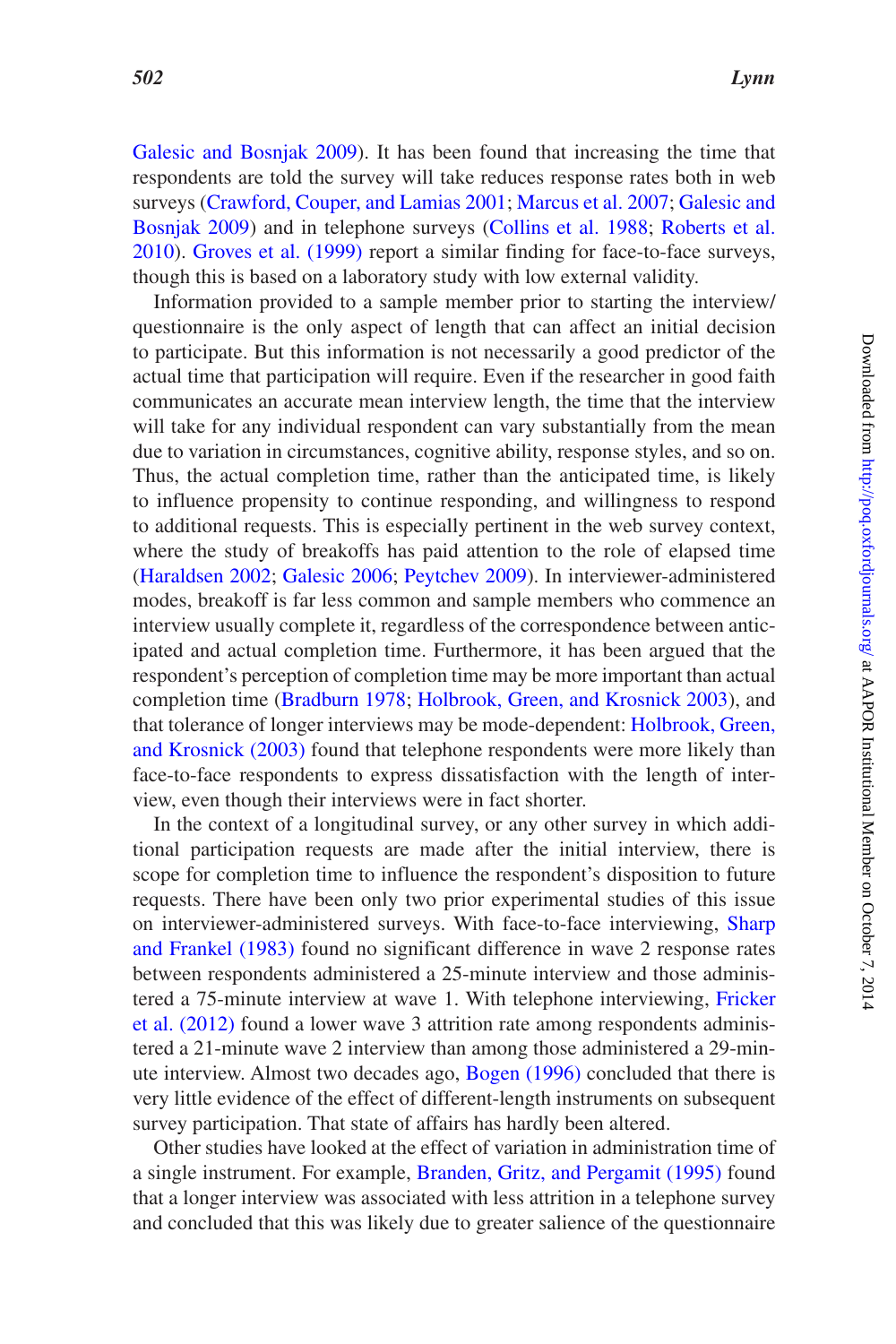content. But this addresses a different issue, the variation between respondents in the experience of the same instrument.

[McCarthy, Beckler, and Qualey \(2006\)](#page-9-12) examined a different aspect of prior participation experience, namely the effect on subsequent participation of the number of previous survey requests received. They found that larger numbers of requests were associated with greater participation propensity, but their study was not based on an experimental design, so the association may not be causal.

#### **Data**

Data are from an experiment mounted on the UK Household Longitudinal Study Innovation Panel (UKHLS-IP). The UKHLS-IP is set up for the purpose of methodological development and testing [\(Uhrig 2011\)](#page-9-13), primarily to service the main UKHLS, an academically led study designed to provide a multidisciplinary research resource [\(Buck and McFall 2012;](#page-8-9) [Hobcraft and Sacker](#page-9-14)  [2012](#page-9-14)). The UKHLS involves annual interviews with around 70,000 adult sample members and all other adult members of their current household, while the UKHLS-IP is based on a much smaller sample—around 2,500 adults at wave 1—but follows broadly the same design as the main survey.

The UKHLS-IP has a clustered, stratified, probability-sampling design [\(Lynn 2009\)](#page-9-15). In summary, 120 postcode sectors were selected with probability proportional to size from a list of all sectors in Great Britain,<sup>1</sup> stratified by geographic region, socioeconomic classification, and population density. In each sector, an equal-probability sample of 23 residential addresses was selected. Each address was visited by an interviewer whose task was to identify all resident persons, all of whom became UKHLS-IP sample members. At wave 1 of the survey, all sample members aged 16 or over were eligible for an individual interview.

The experiment that forms the basis of the study reported here was incorporated into wave 1 of the UKHLS-IP, for which data collection took place from January to April 2008. Sample members were randomly assigned to two equal-sized groups, each of which were administered one of two versions of the individual interview, referred to hereafter as the "short interview" and the "long interview." The short interview consisted of 26 modules of questions, administered face-to-face by a trained survey interviewer in the respondent's home, using a CAPI instrument programmed in Blaise. Topics included demographics, family background, education, health and disability, employment and labor-market activity, job satisfaction, ethnicity, national identity, religion, and income. The long interview consisted of exactly the same instrument, but

<span id="page-3-0"></span><sup>1.</sup> Excluding that part of Scotland that lies north of the Caledonian Canal, a remote area that accounts for approximately 0.1 percent of the population of Great Britain.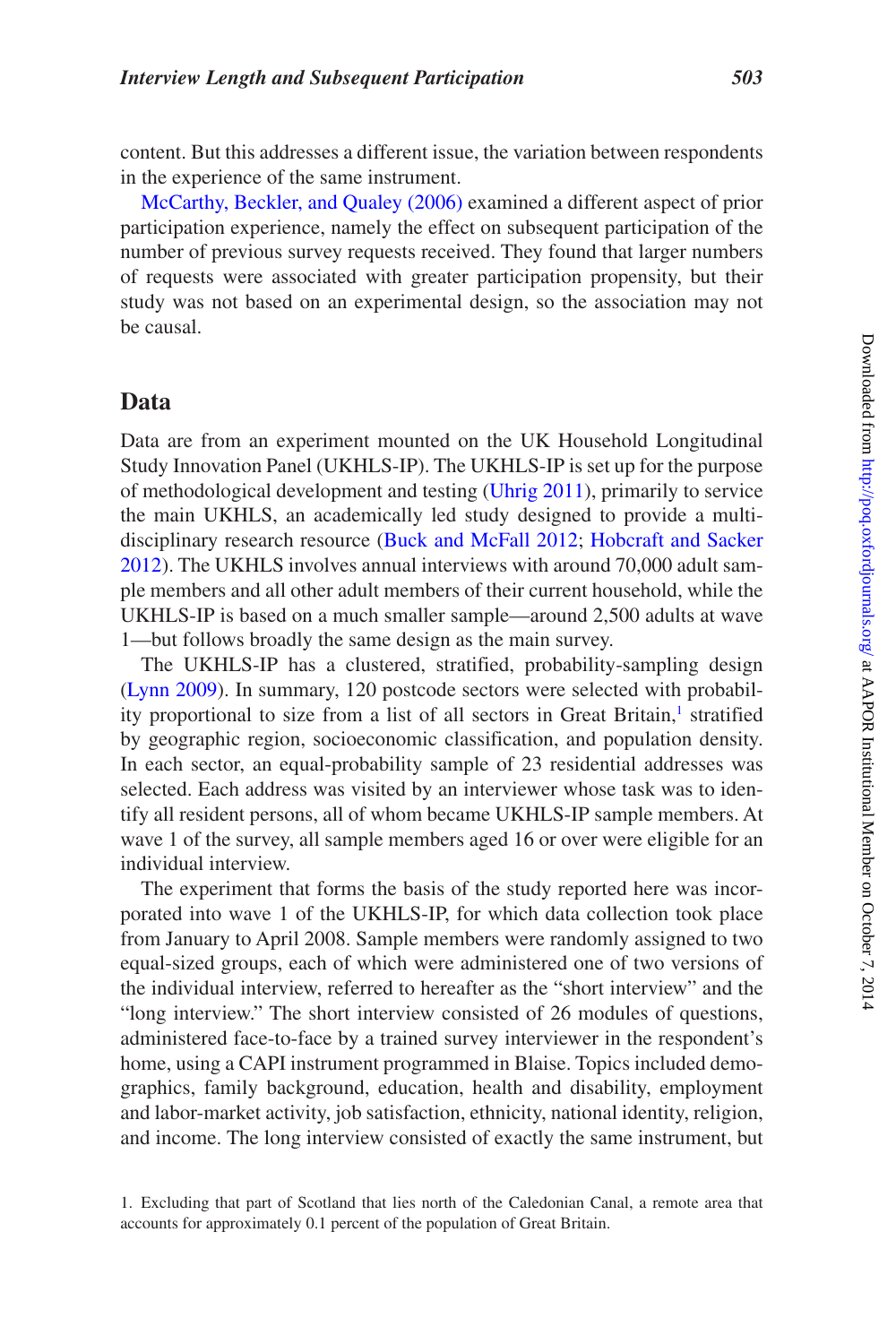with two additions. First, a module on partnership history was extended to include a complete lifetime fertility history. Second, an additional module of questions on attitudes to environmental issues was added.

Interview completion times were obtained from electronic time stamps incorporated into the CAPI script. Time was recorded at the start of the interview, at the start and end of each of the 27 modules of questions that constituted the interview, and at the end of the interview. In the analysis, total interview completion time is derived as the difference between the time at the end of the interview and the time at the start, $2$  while completion time for a specific module is analogously derived as the difference between the times at the end and start of that module.

Mean interview completion time was 20 percent longer ( $P < 0.0005$ ) with the long interview (31 minutes 3 seconds) than with the short interview (25 minutes 50 seconds), though there was considerable variation between respondents in interview length, partly reflecting the heavily routed nature of the questionnaire ([figure 1\)](#page-5-0). The additional interview time for the fertility and partnership history module was greater for women than for men [\(table 1](#page-5-1)), resulting in a significant difference between men and women in the time taken to complete the long-interview version of that section (mean 2 minutes 45 seconds for men, 3 minutes 9 seconds for women,  $P = 0.03$ ). There was no difference between men and women in the mean completion time for the environmental attitudes module (mean 2 minutes 4 seconds for men, 2 minutes 10 seconds for women,  $P = 0.18$ ). On average, women took 1 minute 25 seconds longer than men to complete the short interview  $(P = 0.04)$ , but women took 3 minutes 12 seconds longer than men to complete the long interview  $(P < 0.0005)$ .

Once an interview was completed, the interviewer requested the respondent to additionally complete a 22-item self-completion paper questionnaire with questions on the quantity and quality of sleep, mental health, neighborhood attachment, life satisfaction, attitudes toward risk, and friendship networks. The questionnaire was a 12-page booklet with instructions on the cover page,

<span id="page-4-0"></span>2. Among the 2,399 respondents, there were six for whom time-stamp data was unavailable and one for whom the time-stamp values were implausible. Analysis of interview completion time is restricted to the remaining 2,392 respondents. Edit checks for internal consistency and external validity were applied and resulted in total interview time being edited in 193 cases. These included 96 cases for whom total interview time was missing and was replaced by the sum of the times for the 27 modules. For the other 97 cases, total interview time was implausibly long (over 2 hours). For 48 of these cases, total interview time was replaced by the sum of the times for the 27 modules. For the other 49, this would still have resulted in an implausibly long interview time. Inspection revealed that these were all cases with excessively long times for one or more of the last three modules. These modules asked, respectively, consent to linkage of administrative data to the survey responses, respondent's contact details, and contact details for stable contacts. For these 49 cases, the total interview time was reduced by the difference between the recorded time for these three modules and the mean time among other respondents for these three modules.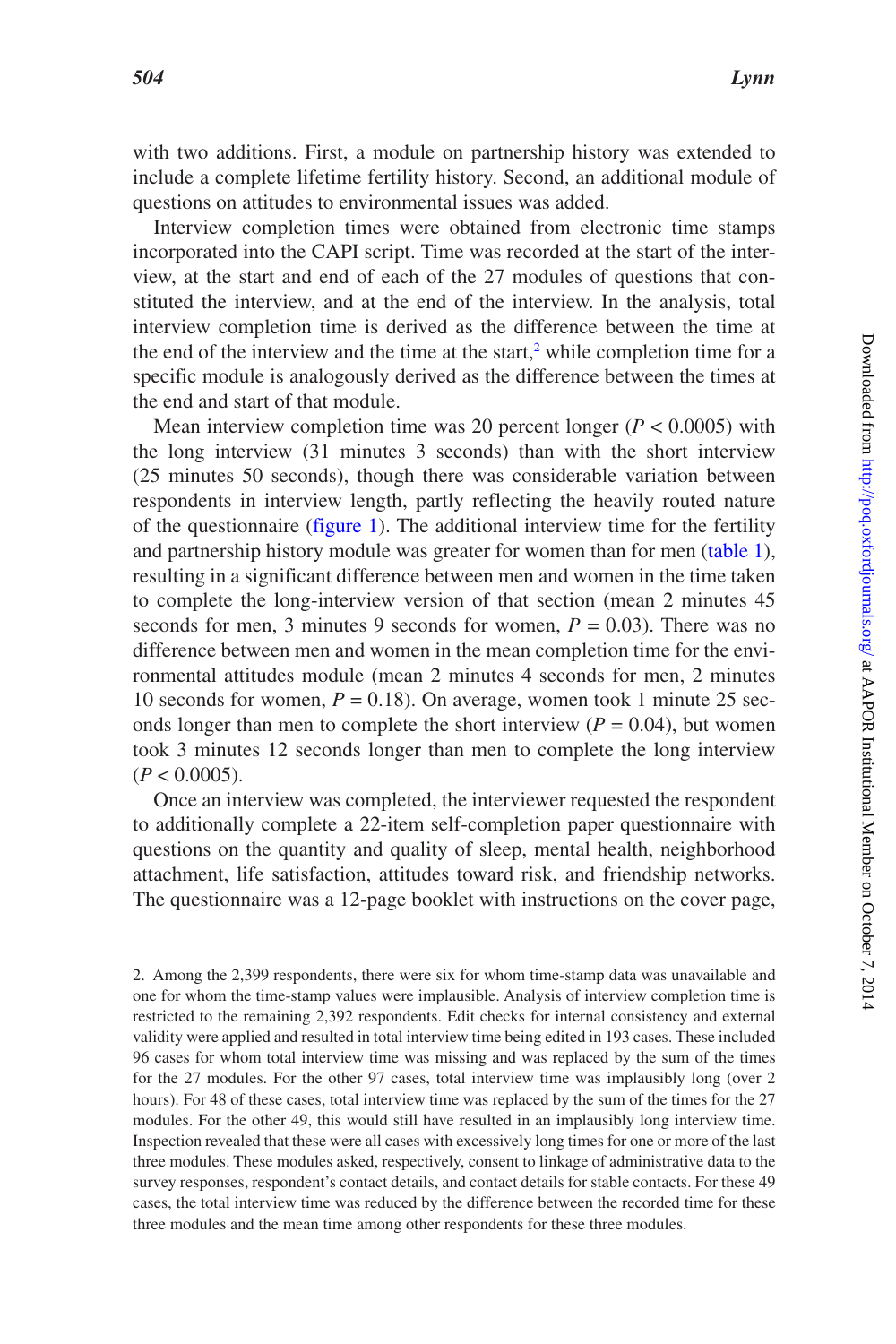

<span id="page-5-0"></span>**Figure 1. Distribution of Interview Length, for Short- and Long-Interview Treatment Groups.**

nine pages of questions, and two blank pages. Where possible, the respondent handed the completed questionnaire back to the interviewer before he or she left the house (often, respondents would complete the questionnaire while the interviewer was interviewing another household member); in other cases, the questionnaire was collected on a later visit or mailed back to the survey organization.

|                           | Long interview |        |        | Short interview |        |        |  |
|---------------------------|----------------|--------|--------|-----------------|--------|--------|--|
|                           | Men            | Women  | Total  | Men             | Women  | Total  |  |
| Fertility and partnership |                |        |        |                 |        |        |  |
| history – Mean            | 2:45           | 3:09   | 2:58   | 0:57            | 0:53   | 0:55   |  |
| (Standard deviation)      | (2:34)         | (3:42) | (3:15) | (0:35)          | (0:37) | (0:36) |  |
| Environmental             |                |        |        |                 |        |        |  |
| attitudes – Mean          | 2:04           | 2:10   | 2:07   |                 |        |        |  |
| (Standard deviation)      | (1:08)         | (1:34) | (1:23) |                 |        |        |  |
| N                         | 544            | 645    | 1.189  | 534             | 669    | 1.203  |  |

<span id="page-5-1"></span>**Table 1. Completion Time for the Fertility History and Environmental Attitudes Modules, Means and Standard Deviations by Treatment Group and Gender**

NOTE.—All cell entries are minutes: seconds.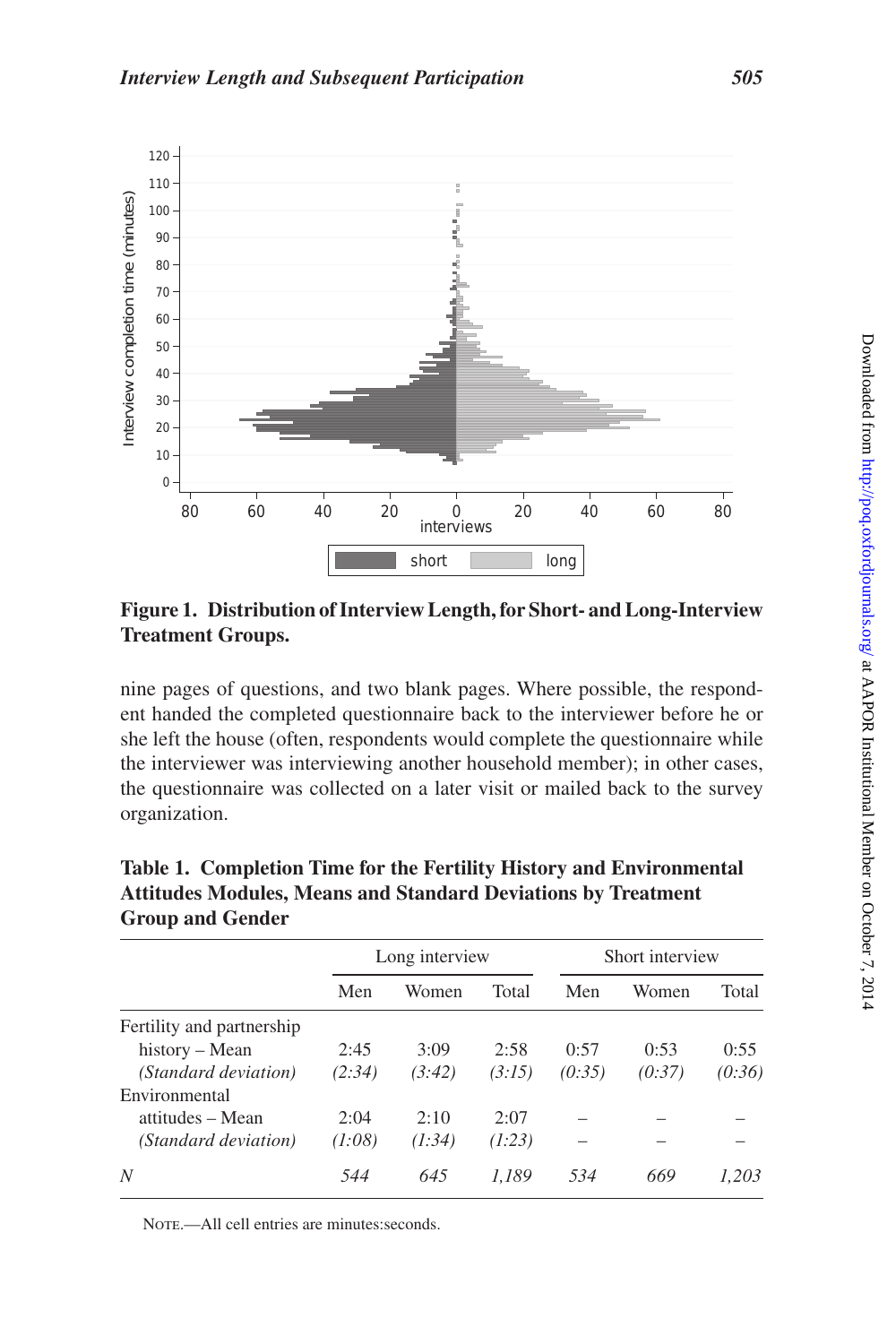Wave 1 respondents were subsequently reapproached and asked to take part in further interviews at approximately one-year intervals. Wave 2 took place between April and June 2009, wave 3 between April and June 2010, wave 4 between March and May 2011, and wave 5 between March and July 2012.

## **Results**

Table 2 presents completion rates for each of the five subsequent survey requests that were made of the wave 1 respondents. No significant difference is observed in any of the completion rates between sample members administered the short interview at wave 1 and those administered the long interview. In all cases, the rates are remarkably similar. The same is true when the analysis is restricted to women, for whom the difference in wave 1 interview length was greater ([table 3](#page-7-0)).

To test whether these results might depend on actual interview completion time, logistic regression analysis of each of the five completion rates was carried out, in which the independent variables were interview version (long or short), quartile of the interview length distribution, $<sup>3</sup>$  $<sup>3</sup>$  $<sup>3</sup>$  and the interac-</sup> tion between these two factors. None of the interaction terms were significant, indicating no significant effect of interview version on outcome for any of the quartiles (results not shown<sup>4</sup>).

|                                  | <b>Treatment</b>          |                          |      |
|----------------------------------|---------------------------|--------------------------|------|
| Outcome                          | Short wave 1<br>interview | Long wave 1<br>interview | P    |
| Self-completion<br>questionnaire | $90.0\%$ (n = 1,205)      | $89.7\%$ (n = 1,194)     | 0.78 |
| Wave 2 interview                 | $70.1\%$ $(n = 1,201)$    | $70.5\%$ (n = 1,187)     | 0.83 |
| Wave 3 interview                 | 63.0\% $(n = 1,190)$      | $64.5\%$ (n = 1,157)     | 0.46 |
| Wave 4 interview                 | 57.8% $(n = 1,182)$       | $57.0\%$ ( $n = 1,147$ ) | 0.71 |
| Wave 5 interview                 | 49.9% $(n = 1,171)$       | 49.0% $(n = 1,141)$      | 0.67 |

<span id="page-6-0"></span>**Table 2. Outcome Rates for Subsequent Survey Requests, Full Sample**

Note.—The completion rate for each of the five survey tasks is conditional on participation at wave 1. The wave 1 response rate was 53.7 percent (AAPOR RR1). Additionally, for the wave 2 to 5 interview rates, sample members known to have died prior to that wave, and therefore ineligible to be interviewed, have been excluded from the base. *P*-values are based on independent chi-square tests for each of the five survey requests.

<span id="page-6-2"></span><span id="page-6-1"></span>3. To avoid endogeneity, for the purpose of this analysis interview length was defined as the time taken for all modules excluding the two modules in which the content differed between the two treatment groups. Thus, respondents are assigned to quartiles based on the time taken for identical content. 4. The results of this analysis are available in the supplementary materials online.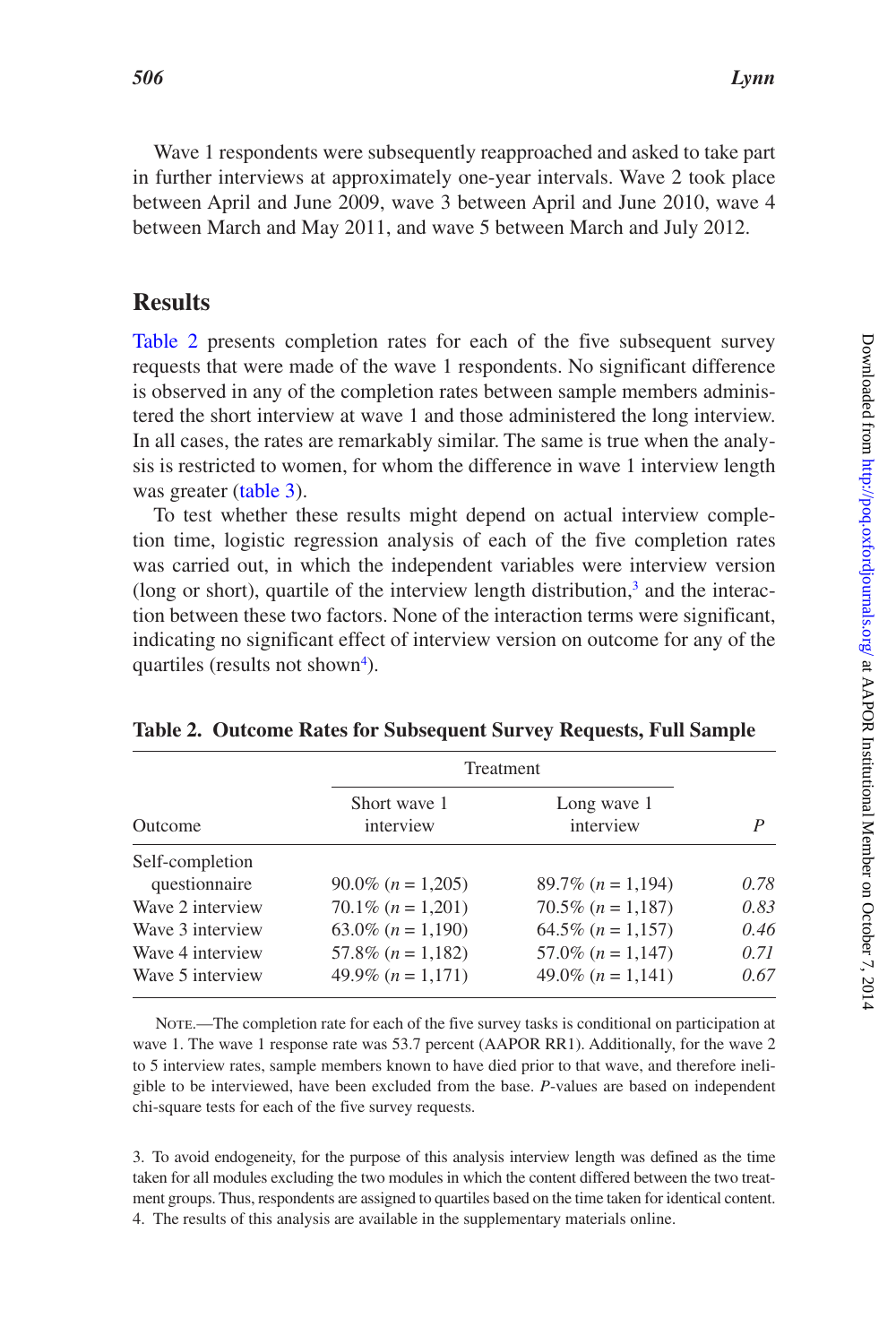|                  |                           | <b>Treatment</b>         |      |
|------------------|---------------------------|--------------------------|------|
| Outcome          | Short wave 1<br>interview | Long wave 1<br>interview | P    |
| Self-completion  |                           |                          |      |
| questionnaire    | $90.8\%$ (n = 671)        | $90.6\%$ (n = 648)       | 0.91 |
| Wave 2 interview | $70.6\%$ (n = 670)        | $70.5\%$ $(n = 647)$     | 0.96 |
| Wave 3 interview | $63.2\%$ (n = 663)        | $65.9\%$ (n = 633)       | 0.31 |
| Wave 4 interview | $57.9\%$ (n = 658)        | $57.7\%$ $(n = 627)$     | 0.95 |
| Wave 5 interview | $50.0\%$ (n = 654)        | 49.0% $(n = 624)$        | 0.73 |
|                  |                           |                          |      |

<span id="page-7-0"></span>

| Table 3. Outcome Rates for Subsequent Survey Requests, Women |  |  |  |  |  |  |  |  |  |  |
|--------------------------------------------------------------|--|--|--|--|--|--|--|--|--|--|
|--------------------------------------------------------------|--|--|--|--|--|--|--|--|--|--|

## **Discussion**

This study has found no effect of the length of the wave 1 survey instrument on subsequent participation propensity. This finding holds both for a request immediately following the interview (to complete a self-completion questionnaire) and for later requests to take part in interviews similar to the first interview. The finding also holds both for respondents whose wave 1 interview was relatively short (due to questionnaire routing) and for those whose interview was relatively long. The mean difference in length of the wave 1 interview between the two instrument versions was modest, with the longer version being just over five minutes longer—a 20 percent increase in completion time. However, a difference of this magnitude represents a real decision that a survey designer may face. It is not unusual for survey designers to have to balance the analytical advantages of adding a few extra minutes of questioning against the perceived disadvantages of increasing the respondent burden by making the interview longer. The evidence presented here suggests that the disadvantage in terms of subsequent participation propensity may be negligible or nonexistent. This conclusion should be of particular interest to longitudinal survey managers.

It is reasonable to suppose that any effect of interview length might depend both on the absolute difference in completion time (five minutes in the present case) and on the relative difference (20 percent). Thus, we cannot rule out that a larger difference than the five minutes studied here could have an effect. Similarly, the finding of no effect for an absolute difference of five minutes might not hold if this corresponded to a larger relative difference; in other words, a shorter baseline completion time (though see [Sharp and Frankel](#page-9-0) [\[1983\]\)](#page-9-0). As suggested by [Hansen \(2007\)](#page-9-16), further experimental research could usefully shed light on this.

To put the findings of this study in context, it should be noted that increased respondent burden may have other effects. Though a participant may be willing to continue responding, the quality of provided responses could suffer when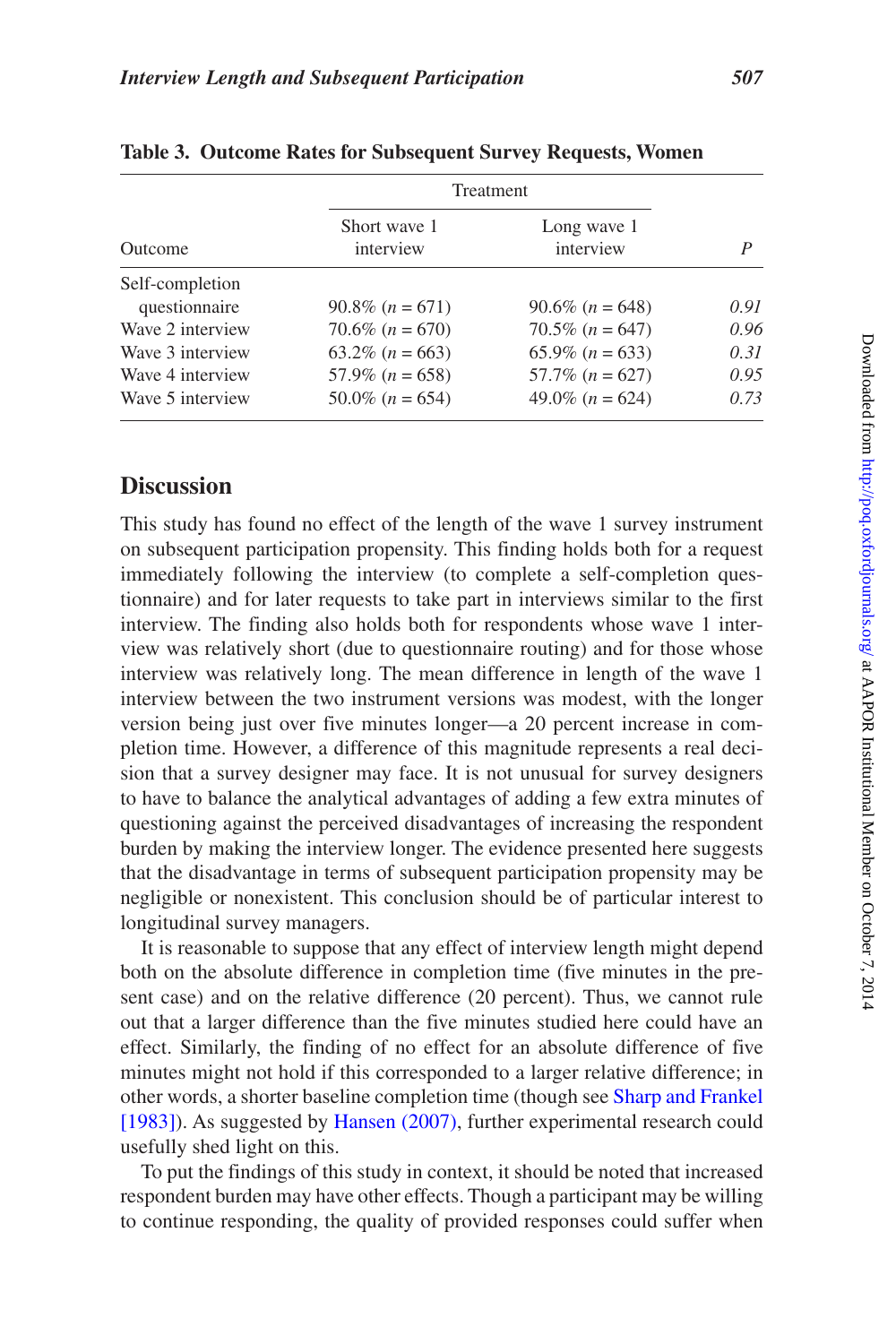burden is increased ([Sharp and Frankel 1983](#page-9-0); [Holbrook, Green, and Krosnick](#page-9-2) [2003](#page-9-2)). Furthermore, we have no evidence on the relationship between interview completion time and perceived burden. It is plausible that the association is weak, with perceived burden being influenced at least as much by other factors, such as interest in the survey topic(s) and likeableness of the interviewer. In the case of this experiment, the additional questions in the long interview may have had a different level of salience to respondents, on average, than the questions in the rest of the interview.

Aside from potentially affecting respondent burden, increasing the interview completion time affects survey costs. Interviewers must be paid for longer hours, and a greater volume of data must be processed and managed. These factors should all be considered when deciding whether additional interview content is worthwhile.

## **Supplementary Data**

Supplementary data are freely available online at [http://poq.oxfordjournals.org/.](http://poq.oxfordjournals.org/lookup/suppl/doi:10.1093/poq/nfu015/-/DC1)

#### **References**

- <span id="page-8-7"></span>Bogen, Karen. 1996. "The Effect of Questionnaire Length on Response Rates—A Review of the Literature." Proceedings of the Survey Research Methods Section of the American Statistical Association, 1020–25. Available at [http://www.amstat.org/sections/srms/](http://www.amstat.org/sections/srms/Proceedings/papers/1996_177.pdf) [Proceedings/papers/1996\\_177.pdf.](http://www.amstat.org/sections/srms/Proceedings/papers/1996_177.pdf)
- <span id="page-8-0"></span>Bradburn, Norman. 1978. "Respondent Burden." Proceedings of the Survey Research Methods Section of the American Statistical Association, 35–40. Available at [http://www.amstat.org/sec](http://www.amstat.org/sections/srms/Proceedings/papers/1978_007.pdf)[tions/srms/Proceedings/papers/1978\\_007.pdf](http://www.amstat.org/sections/srms/Proceedings/papers/1978_007.pdf).
- <span id="page-8-8"></span>Branden, Laura, R. Mark Gritz, and Michael R. Pergamit. 1995. "The Effect of Interview Length on Nonresponse in the National Longitudinal Survey of Youth." Proceedings of the 1995 Census Bureau Annual Research Conference, 129–54. Available at [http://www.bls.gov/osmr/](http://www.bls.gov/osmr/pdf/nl950030.pdf) [pdf/nl950030.pdf.](http://www.bls.gov/osmr/pdf/nl950030.pdf)
- <span id="page-8-9"></span>Buck, Nick, and Stephanie McFall. 2012. "Understanding Society: Design Overview." *Longitudinal and Life Course Studies* 3:5–17.
- <span id="page-8-3"></span>Champion, Dean J., and Alan M. Sear. 1969. "Questionnaire Response Rate: A Methodological Analysis." *Social Forces* 47:335–39.
- <span id="page-8-4"></span>Collins, Martin, Wendy Sykes, Paul Wilson, and Nora Blackshaw. 1988. "Nonresponse: The UK Experience." In *Telephone Survey Methodology*, edited by Robert M. Groves, Paul P. Biemer, Lars E. Lyberg, James T. Massey, William L. Nicholls II, and Joseph Waksberg, 213–31. New York: Wiley.
- <span id="page-8-5"></span>Crawford, Scott D., Mick P. Couper, and Mark J. Lamias. 2001. "Web Surveys: Perceptions of Burden." *Social Science Computer Review* 19:146–62.
- <span id="page-8-1"></span>Dillman, Don A., Michael D. Sinclair, and Jon R. Clark. 1993. "Effects of Questionnaire Length, Respondent-Friendly Design, and a Difficult Question on Response Rates for Occupant-Addressed Census Mail Surveys." *Public Opinion Quarterly* 57:289–304.
- <span id="page-8-2"></span>Dillman, Don A., Jolene Smyth, and Leah Melani Christian. 2008. *Internet, Mail, and Mixed-Mode Surveys: The Tailored Design Method*. 3rd ed. Hoboken, NJ: Wiley.
- <span id="page-8-6"></span>Fricker, Scott, Brett Creech, Jeanette Davis, Jeffrey Gonzalez, Lucilla Tan, and Nhien To. 2012. "Does Length Really Matter? Exploring the Effects of a Shorter Interview on Data Quality,